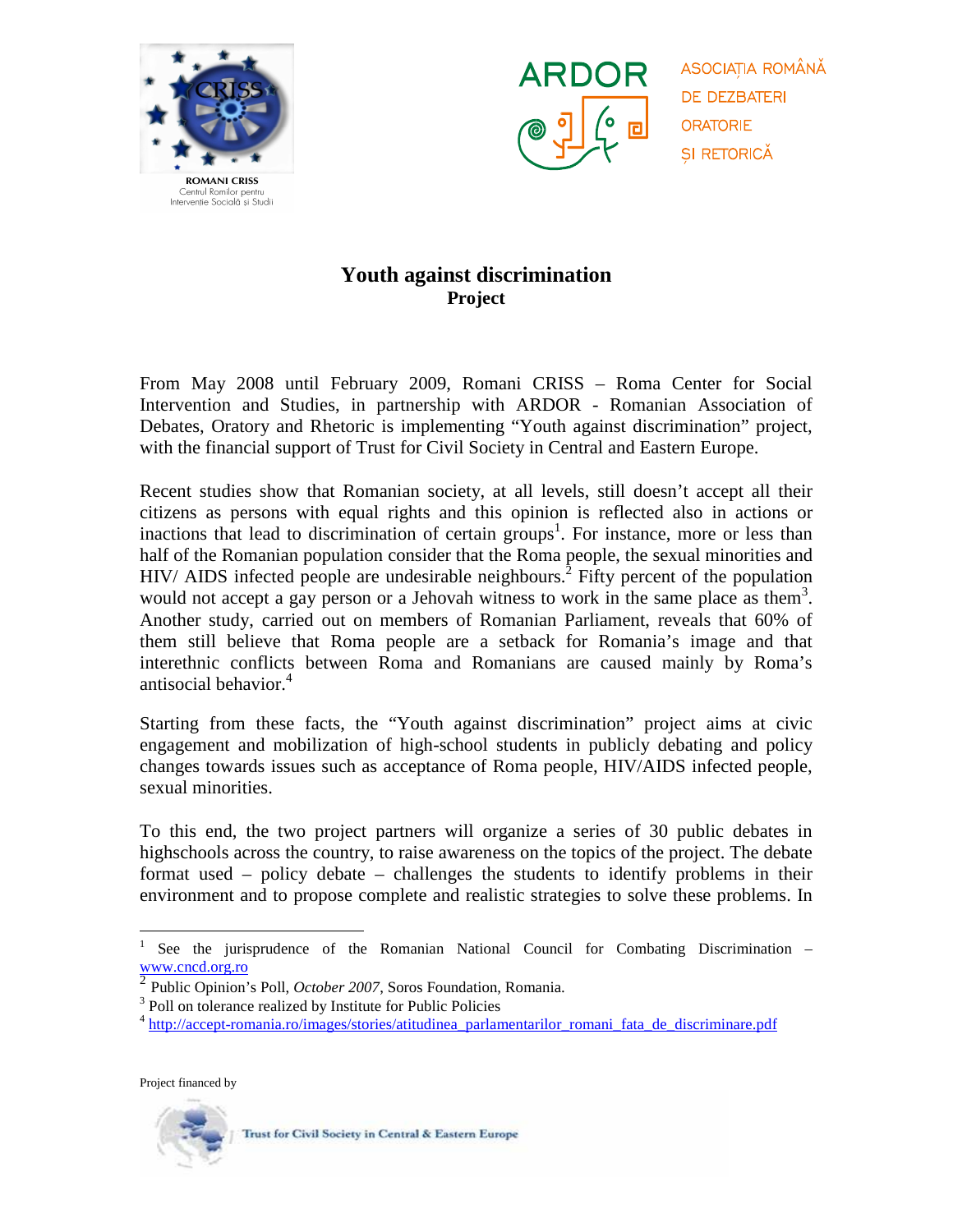this way, not only that the students will be discussing and addressing with their peers discrimination issues, but they will also need to be thinking of ways to solving (or alleviating) these problems. Additional to these debates, the project will include 6 regional debate competitions and one national competition, where the best young people will compete for the award on debate on antidiscrimination. Approximately 1500 students and teachers will get involved in these activities.

Solutions to best fight against discrimination within the school and society, in general, will result also from the essay contest among the high school students. The ideas of the young people in the project will be presented in a public debate with the Ministry of Education's representatives. 3500 copies of a kit of best practice on debates in the field of anti-discrimination will be distributed in over 30 high-schools across the country.

The project shall end with a Fair of Diversity, put together by and with artists that promote an acceptance of diversity or who are, themselves, representatives of a discriminate group: refugees, inter-ethnic music bands; there will be tents that represent all kinds of discriminated groups in Romania: representatives of civil society, each expert on an area, to present information to the public, which would be able to go and visit all the tents; projection of relevant movies, TV spots. The fair will take place in a cetral place, such as in front of the National Theatre in Bucharest, for many people to participate in.

The main results of the project would be:

- a) Increased awareness, through the 30 debates, 6 regional and 1 national debate competitions, the fair and the kit, especially amongst high-school students.
- b) Change in attitude and behavior. We are confident that once students will be confronted over an extended period of time with deep research and solid argumentation as to why bias and prejudice are an impediment in personal and professional development, as well as incompatible with human rights and promotion of diversity, their attitude and behavior towards minorities (of all kinds) will change – so as to become more tolerant towards them and more active in preventing discrimination.

## Contact persons:

Cezara David, project coordinator, Romani CRISS (cezara@romanicriss.org, mobile 0723.818.413).

Emanuel Beteringhe, debate coordinator, ARDOR (emi\_bete@yahoo.com, mobile 0721.272.422).

Project financed by